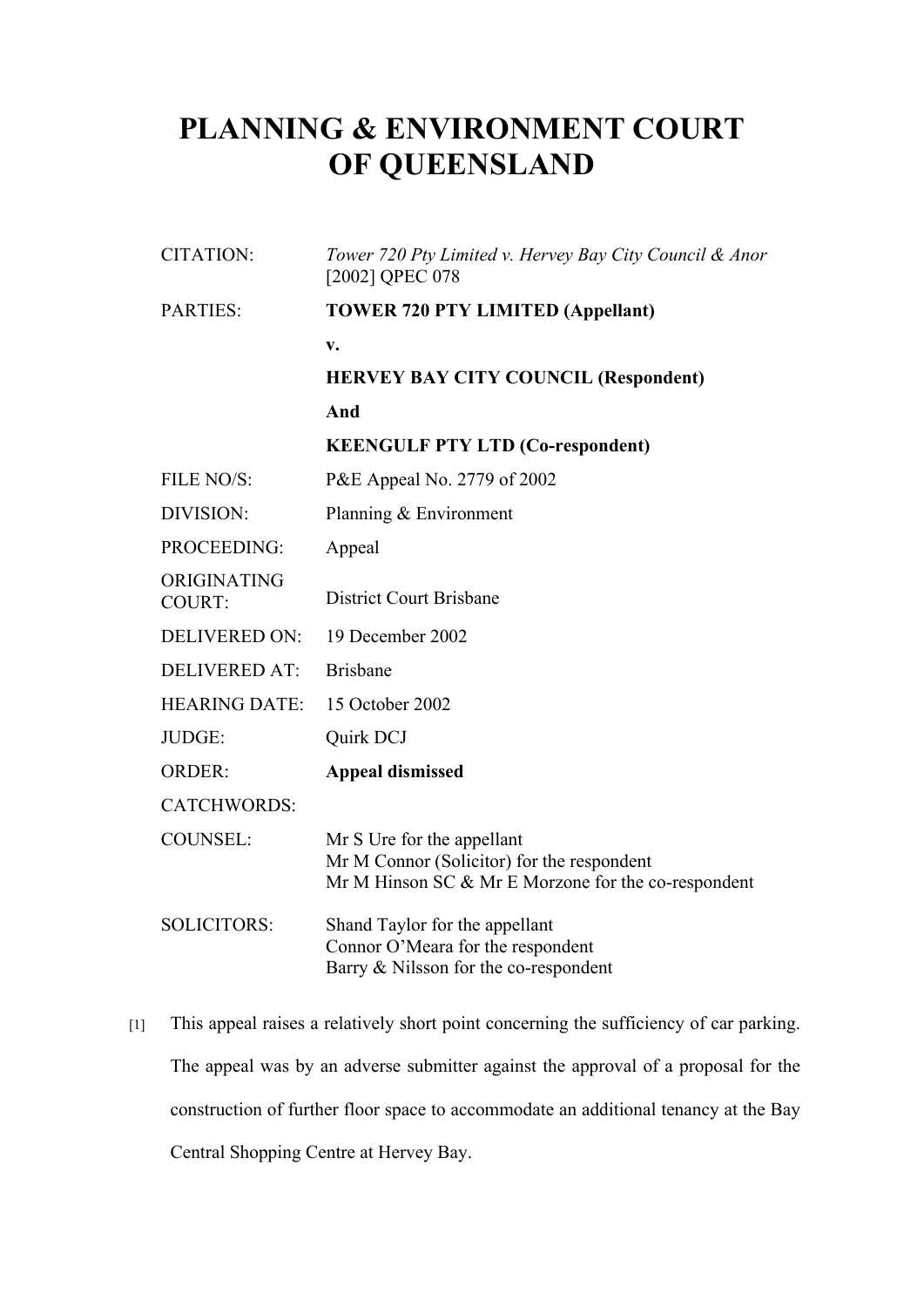- [2] The existing centre is a relatively large one, having a gross floor area in excess of 2,500 square metres and is anchored by a supermarket and a discount department store. It also accommodates speciality shops. Presently on-site parking is provided in 986 spaces.
- [3] The Transitional Planning Scheme provisions in respect of car parking are found in Part 4 in s.4.2.1. The relevant table indicates that for "Major Shopping Development" the requirement is 6 spaces for each 100 square metres or part thereof of gross floor area.
- [4] However, in s.4.2.1.10 a power to grant relaxation in certain circumstances is found. This section provides:

"Notwithstanding any of the provisions contained in this Section the Council may, in accordance with an adopted Local Planning Policy: (a) Dispense with or modify all or any of the parking requirements contained herein if it considers that dispensation or modification is justified having regard to:

- (i) the likelihood of generation of a greater or less than normal peak parking demand, including requirements for staff;
- (ii) the location of the site in relation to existing or proposed car parking areas;
- (iii) the level of pedestrian accessibility;
- (iv) the nature of the proposed use including hours of operation and anticipated intensity;
- (v) the existing use on the site;
- (vi) the topography, shape, levels or depths of the site;
- (vii) vehicle access whether it is inconvenient or hazardous; and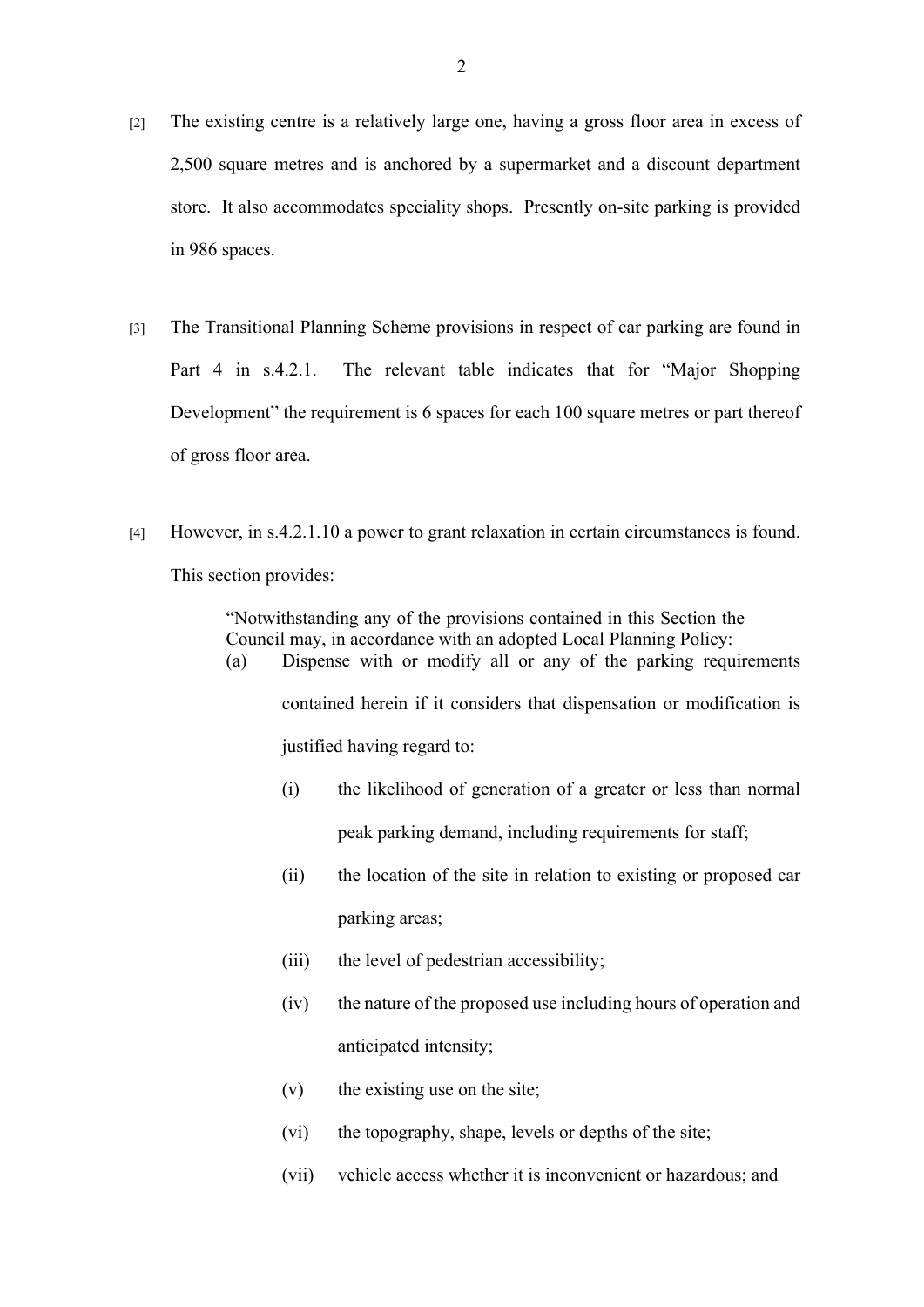- (viii) the proposed layout and size of car parking bays.
- (b) At its absolute discretion, in cases where it is considered desirable or expedient to do so."
- [5] In respect to the exercise of the relevant discretion the Council has adopted a policy

(Policy No. 19) known as the "Car Parking Policy". Clause 2 of the policy provides:

"When exercising its discretion in terms of Section 4.2.10 of the Planning Scheme, Council may permit the shared use of on-premises parking spaces for multiple uses of premises. Council requires that a report be submitted by a suitably qualified and experienced traffic consultant to establish the appropriate number of required parking spaces. This report will include as a minimum:

- (a) the rationale for the shared use of spaces based on the nature and extent of the uses on the premises;
- (b) an assessment of the existing and likely parking conditions in the locality having regard for the provisions of the Planning Scheme;
- (c) an analysis traffic conditions in the locality both before and after the completion of the proposed development and an assessment of the effect that the material changes of use will have on the traffic and car parking in the locality;
- (d) recommendations on the optimal design of the parking facility and access and egress points;
- (e) empirical evidence for the proposed number of spaces to be provided."
- [6] Against that background I had the benefit of evidence from three experienced traffic engineers, Mr. Price (called by the appellant), Mr. Beard (by the respondent) and Mr. Holland (by the co-respondent).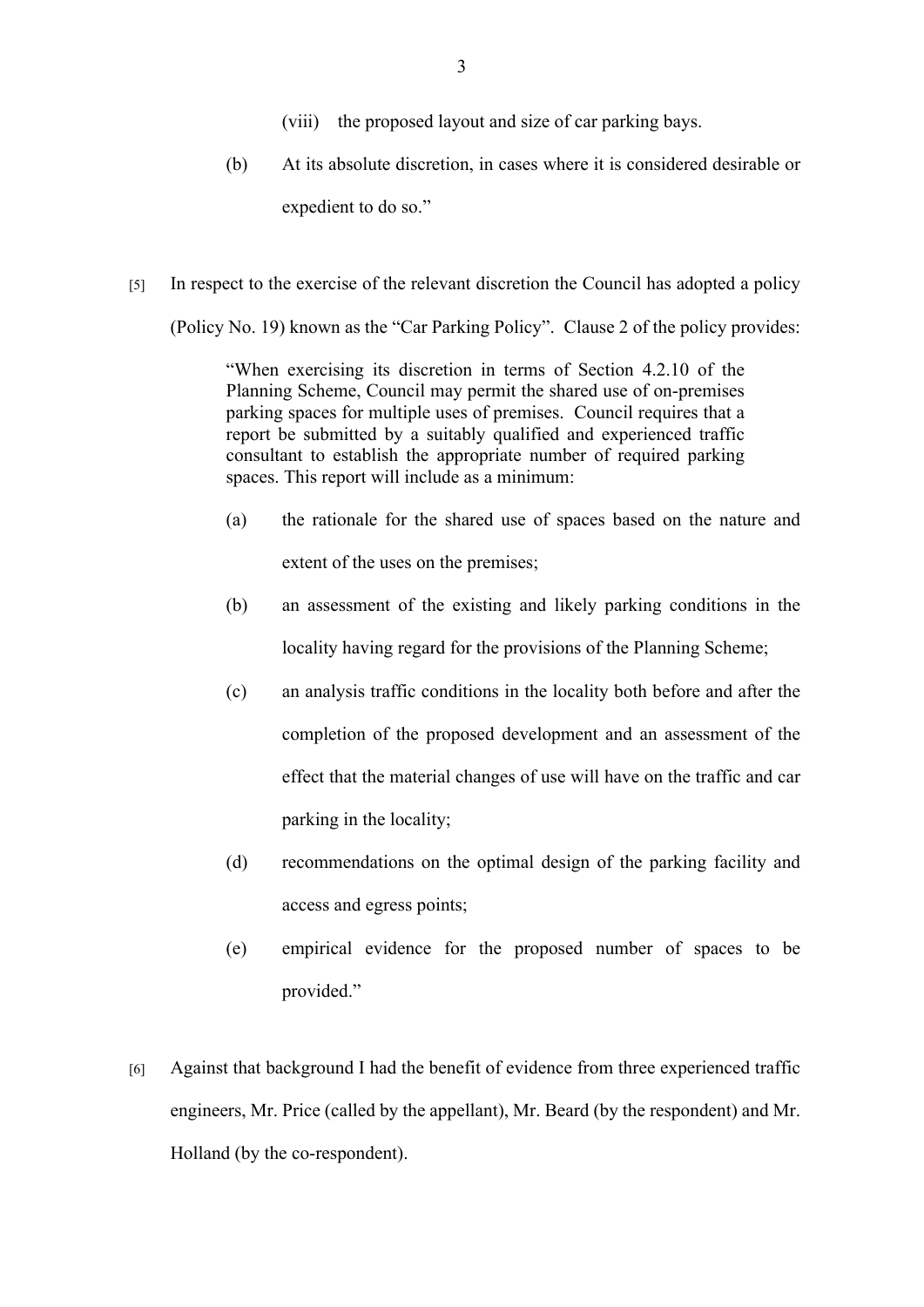[7] The existing development provides 12,617 square metres of gross floor area. Mr. Price in his assessment was inclined to work on a somewhat greater figure which took into account an area outside the shops which is covered by colonading. However, it is noted that the Planning Scheme provides a definition of gross floor area which is the following terms:

> "The gross floor area means the sum of floor area (inclusive of all walls, columns and balconies whether roofed or not) of all stories of every building located on a site, excluding the areas (if any) used for building services, a ground floor public lobby, a public mall in a shopping centre and areas associated with the parking, loading and manoeuvring of motor vehicles".

The exclusion of public mall areas would hardly be consistent with the inclusion of covered areas external to the tenancies. If one is seeking to apply the prescribed requirements of the Planning Scheme it is appropriate that the Scheme definition of gross floor area be respected.

- [8] The prescribed rate of 6 spaces per 100 square metres of gross floor area would call for 757 spaces. The current parking provision is 229 spaces in excess of the scheme's requirement. The construction of the proposed extension will lead to a loss of 141 spaces, but the additional floor area will increase the Scheme's requirement to 956 spaces, bringing about a shortfall of 111 spaces.
- [9] Both Mr. Beard and Mr. Holland supported a relaxation to that extent. Mr. Beard formed the opinion that:

"The design peak parking demand at the Bay Central Shopping Centre, with the additional tenancy proposed, will be in the range 790 to 830 parking spaces. Since the subject centre, expanded as proposed, will provide 845 spaces, there is no reasonable basis for refusal of this application, and the required parking relaxation is appropriate in the prevailing circumstances".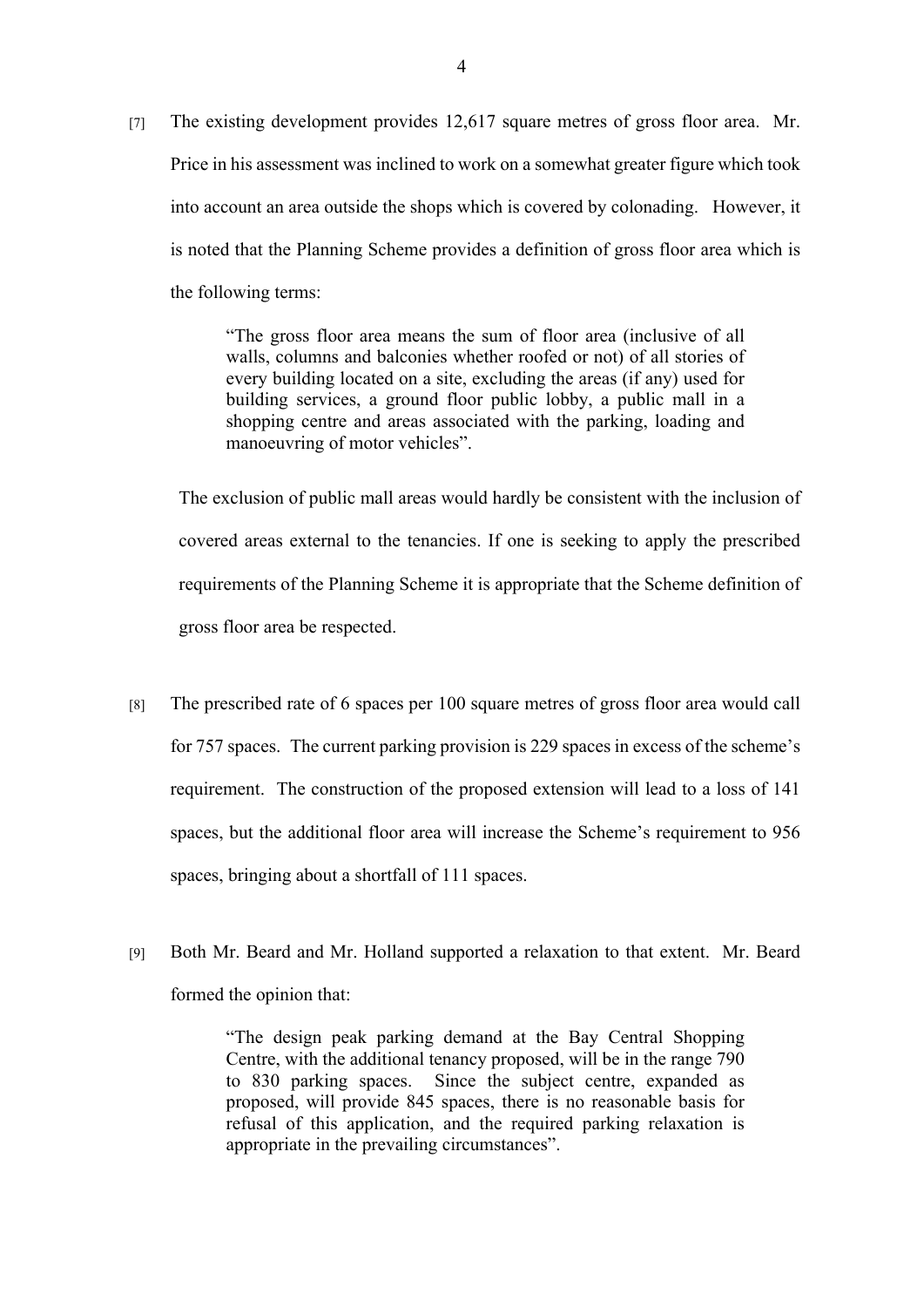- [10] Mr. Holland agreed with this view and supported his opinion with data obtained from surveys carried out on the site. Both of these experienced consultants stressed that general experience has shown that relaxations of planning scheme parking requirements has become the norm rather than the exception because parking demand surveys have consistently demonstrated lower peak parking demand rates than those required to comply with typical planning schemes. The reasons for this were explained in detail in their evidence. It was also emphasised that it is not appropriate to design for annual peak car parking demand since that would be a waste of community resources in providing spaces which would only be utilised for one or two hours per year. Typical parking provision rates at major shopping centres in recent years have been in the range 5.0 to 5.5 spaces per 100 square metres of GFA. As a result of this proposal 5.3 spaces per 100 square metres will be provided.
- [11] In his more conservative approach Mr. Prince, relying upon a somewhat hypothetical assessment, was of the opinion that there would be a significant shortfall in car parking spaces and that the availability of parking at the centre might be under stress at times of peak demand.
- [12] Based on a fairly strict interpretation of it, the appellant argued that the policy did not envisage circumstances such as those of this case as providing a basis for relaxation. The argument required the phrase "the shared use of on-premises parking spaces for multiple uses of premises" to be understood to be referring to a multiplicity of "defined uses" (under the Scheme) rather than differing uses which might be part of (in a planning sense) of a shopping centre.